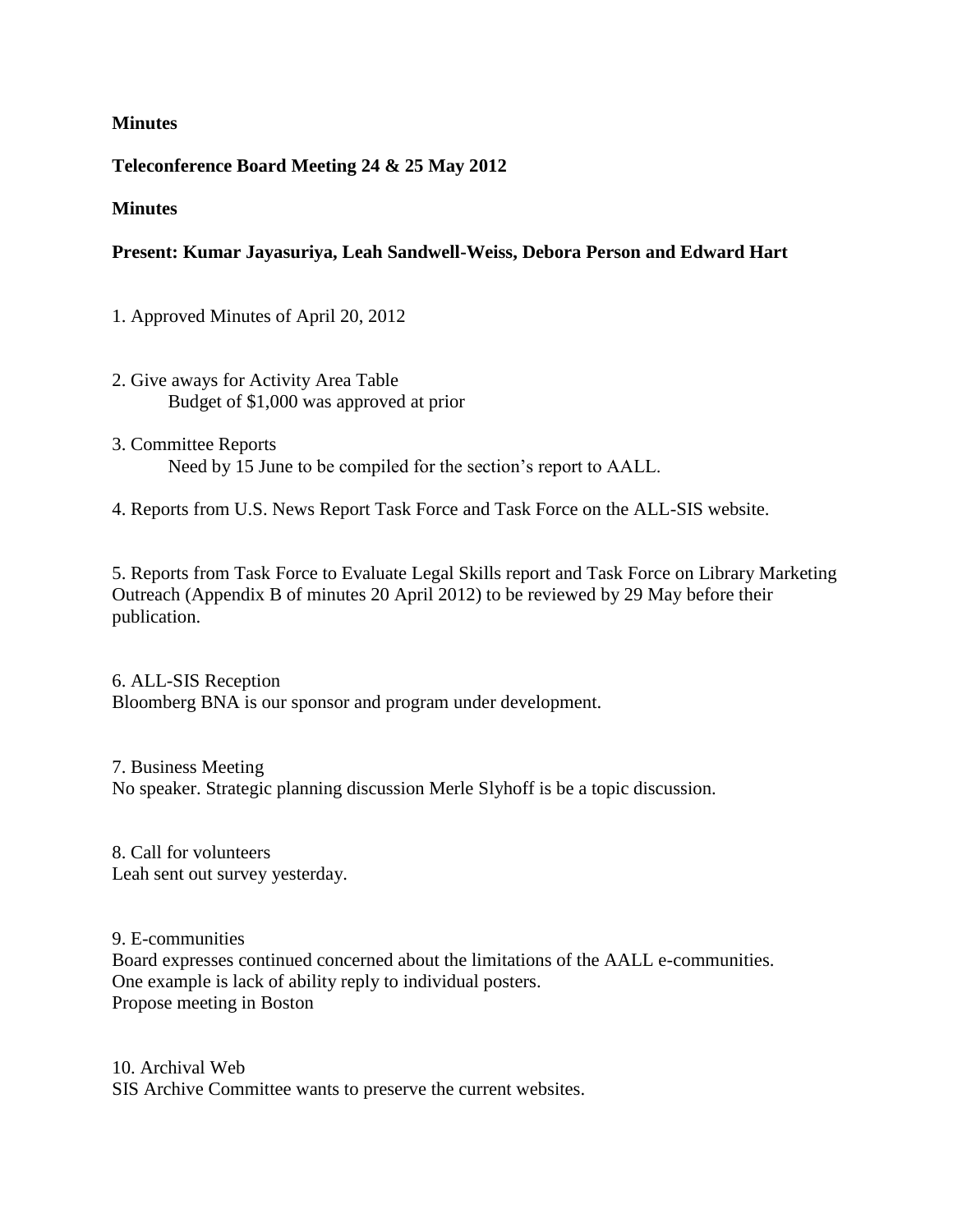AALL will save these pages, but they will not be publicly accessible. Need to find out timeline for AALL's change of websites. Suggest a meeting in Boston.

11. Open ALL-SIS Website to Non-Members

In short run, webmaster may provide ALL-SIS password to non-members library students, who are student members of AALL, and other AALL members who are not members of ALL-SIS and contributed to ALL-SIS toolkits.

General question is do we need to password this content?

How will changes in the website planned for this summer effect the ability to password protect ALL-SIS content?

# **Committee Updates**

**Bylaws**

No Update

# **CALI**

Conference to review lesson applications, AALL activities, changes to their manual which will be forward to board for approval.

#### **Student Services**

Four roundtable discussions at their session at AALL. Poster session to be arranged.

# **Newsletter**

No update.

# **Continuing Education Committee**

Finishing up application form for research grant.

#### S**tatistics Committee**

**Chair: James Donovan**